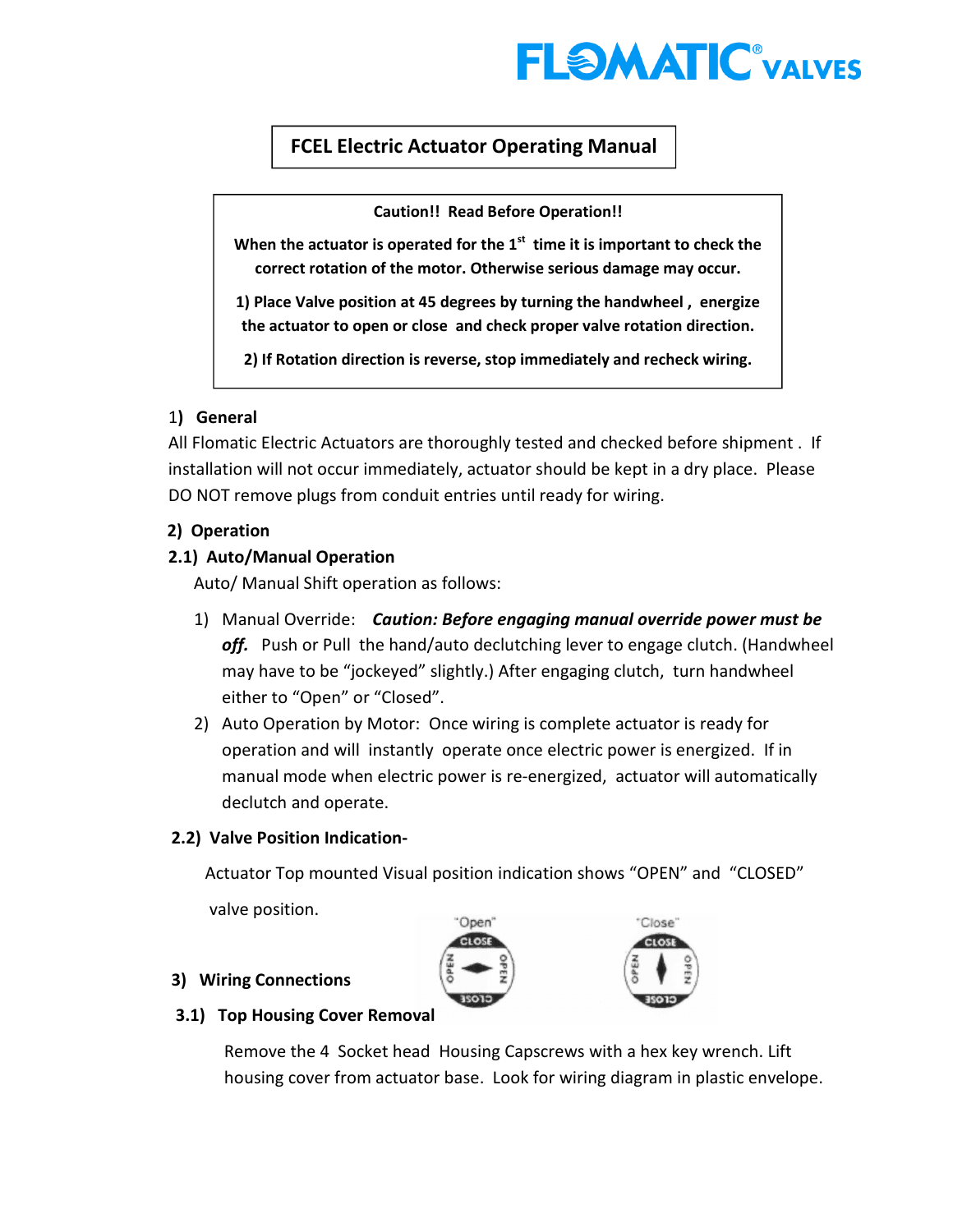## 3.2) Wiring

- 1) Connect power and control connections to the terminal strip per wiring
- 2) 2 Ground Connections need to be wired . (1 internal- identified by sticker and 1 external located between the two mechanical stops)

## 3.3) Conduit Entries (3/4 inch NPT)

SEAL All conduit entries even if not used!!

#### 4) Limit Switches (LS) - Cam activated snap action switches,

#### 4.1) Setting the Closed Limit Switch: (Lower Cam and Lower Switch)

- 1) Pull the declutch lever and turn Handwheel **clockwise** to move the valve to fully Closed position.
- 2) Using a hex key wrench, loosen the lower cam screw. (Closed LS)
- 3) Adjust the cam to trip the lower cam switch (LS), then tighten screw.

# 4.2) Setting the Open Limit Switch: (Upper Cam and Upper Switch)

 1) Pull the declutch lever and turn Handwheel counter-clockwise to move the valve to the fully Opened position.

- 2) Using a hex key wrench, loosen the upper cam screw. (Opened LS)
- 3) Adjust the cam to trip the **upper cam** switch (LS), then tighten screw.

#### 4.3) Mechanical Travel Limit Stops: (TLS)

- 1) Closed Travel Limit Stop is on Left and Open Travel Limit Stop is located on right.
- 2) Set each mechanical (TLS) bolt 1 turn beyond the Limit Switch trip point.
- 3) If the stop bolts make contact before the O/C LS trips, rotate bolt 2 turns counter- Clockwise.

# 4.4) Limit Switch/Travel Stop Operation Test

 To test Open/Closed Limit Switch and Mechanical TLS operate the valve to Open-Closed Several times with Limit Swtches wired to control panel to check Open/closed indicator Lights.

# 5) Torque Switch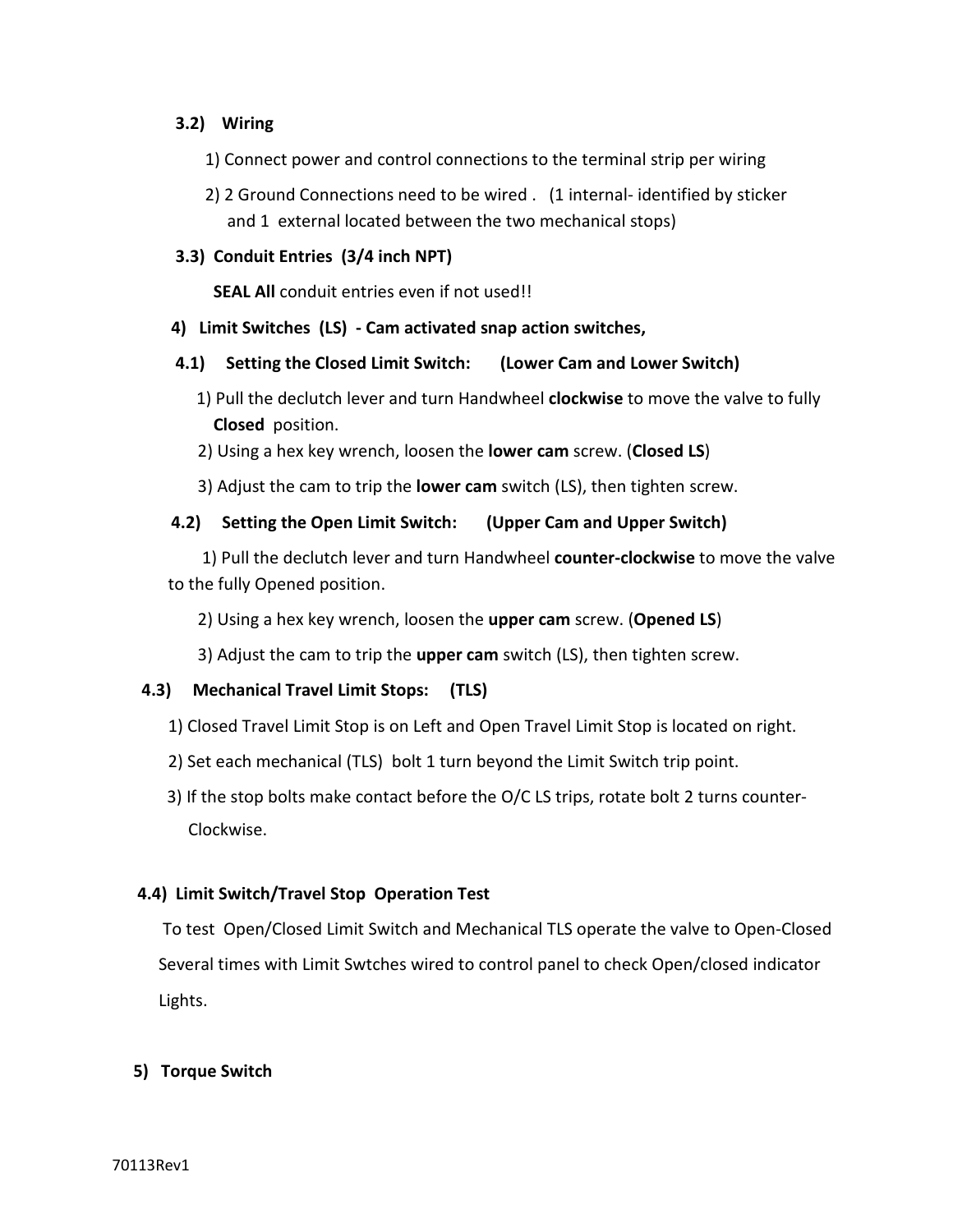Torque switches are factory set to actuator rated torque and should not be necessary to reset. Call factory if you have special requirement. Torque switches set with special tools to protect the actuator. If re-set without factory consultation warranty may be voided.

## 6) Adaptation mounting for Actuator and valve

## 6.1 Drive Bushing

## 1) Removal

 An internal actuator drive bushing is assembled on the bottom of the actuator with 4 retaining screws. Socket hex-key wrench is required for their removal.

# 2) Machining

 The Drive bushing is machined to adapt to valve shaft ( or mounting coupler if actuator is not direct mounted to the valve.) If key/keyway adaptation is used the directionof keyway should align with one of the drive busing screws.



#### 6.2 Reassembling the drive bushing

1) Check the relative position of valve and actuator (Open-Closed).

# If not rotate the actuator to same position as valve.

- 2) Line UP actuator key way or other shaft configuration (Square, etc.) with valve Shaft or coupler Key Way, etc. \*\* Actuator can mount in one of 4 quadrants as determined by the drive busing installed position.
- 3) Insert the drive bushing back into the actuator with the 4 retaining screws.

# Trouble shooting